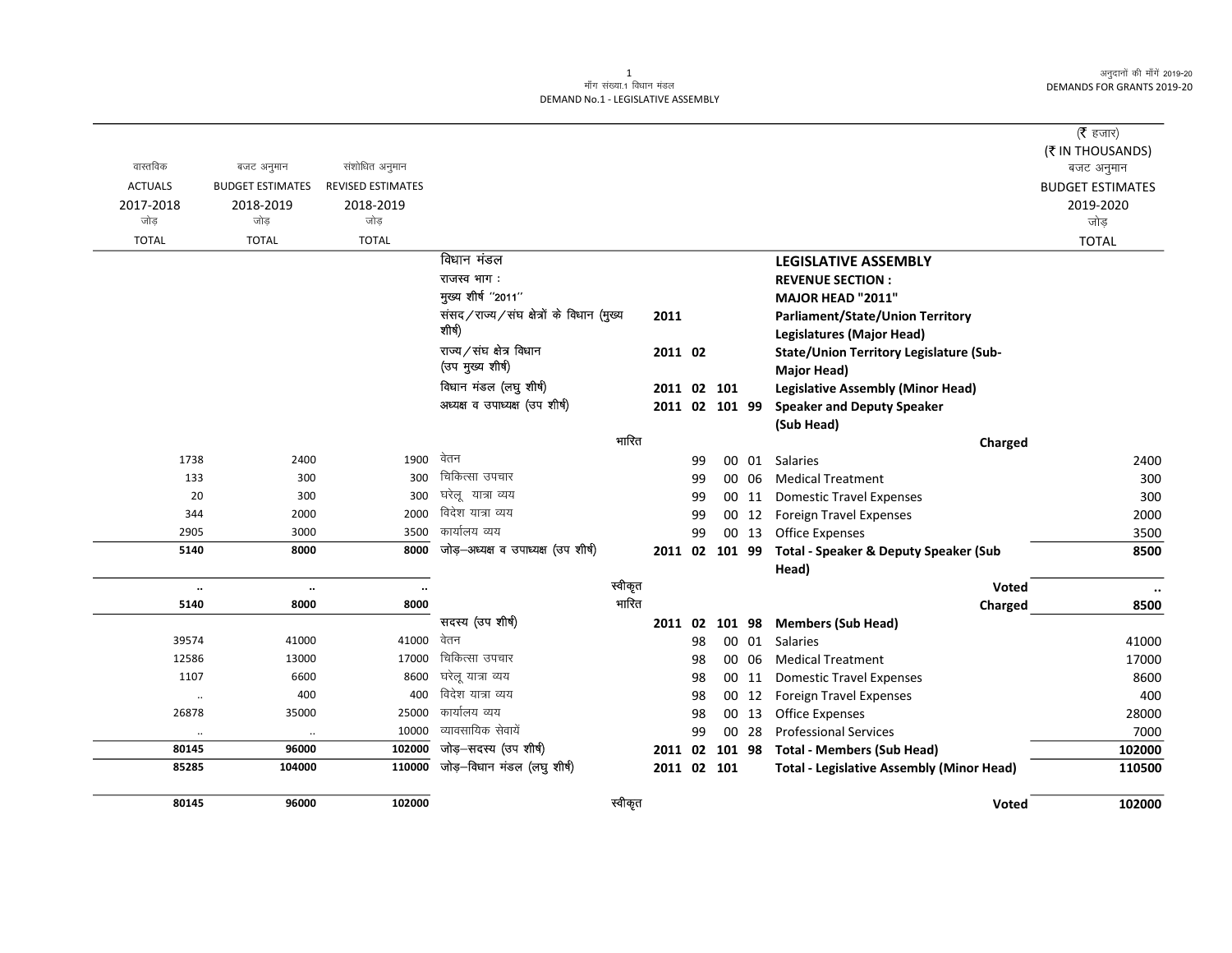अनुदानों की माँगें 2019-20 **DEMANDS FOR GRANTS 2019-20** 

 $\overline{\phantom{0}}$ 

## 2<br>माँग संख्या<sub>:1</sub> विधान मंडल DEMAND No.1 - LEGISLATIVE ASSEMBLY

|                |                         |                          |                                             |                |    |                |       |                                                     | ( $\bar{\tau}$ हजार)    |
|----------------|-------------------------|--------------------------|---------------------------------------------|----------------|----|----------------|-------|-----------------------------------------------------|-------------------------|
|                |                         |                          |                                             |                |    |                |       |                                                     | (そ IN THOUSANDS)        |
| वास्तविक       | बजट अनुमान              | संशोधित अनुमान           |                                             |                |    |                |       |                                                     | बजट अनुमान              |
| <b>ACTUALS</b> | <b>BUDGET ESTIMATES</b> | <b>REVISED ESTIMATES</b> |                                             |                |    |                |       |                                                     | <b>BUDGET ESTIMATES</b> |
| 2017-2018      | 2018-2019               | 2018-2019                |                                             |                |    |                |       |                                                     | 2019-2020               |
| जोड            | जोड                     | जोड                      |                                             |                |    |                |       |                                                     | जोड़                    |
| <b>TOTAL</b>   | <b>TOTAL</b>            | <b>TOTAL</b>             |                                             |                |    |                |       |                                                     | <b>TOTAL</b>            |
| 5140           | 8000                    | 8000                     | भारित                                       |                |    |                |       | Charged                                             | 8500                    |
|                |                         |                          | विधान मंडल सचिवालय                          | 2011 02 103    |    |                |       | <b>Legislative Secretariat</b>                      |                         |
|                |                         |                          | (लघु शीर्ष)                                 |                |    |                |       | (Minor Head)                                        |                         |
|                |                         |                          | सचिवालय (उप शीर्ष)                          |                |    | 2011 02 103 00 |       | <b>Secretariat (Sub Head)</b>                       |                         |
| 74011          | 90000                   | 82300                    | वेतन                                        |                | 00 |                | 00 01 | Salaries                                            | 91000                   |
| $\ddotsc$      | 1000                    | 100                      | मजदूरी                                      |                | 00 |                | 00 02 | Wages                                               | 1000                    |
| 60             | 300                     | 200                      | समयोपरि भत्ता                               |                | 00 |                | 00 03 | O.T.A.                                              | 200                     |
| 3206           | 3500                    | 4000                     | चिकित्सा उपचार                              |                | 00 |                | 00 06 | <b>Medical Treatment</b>                            | 4000                    |
| 80             | 800                     | 1000                     | घरेल यात्रा व्यय                            |                | 00 |                | 00 11 | <b>Domestic Travel Expenses</b>                     | 1000                    |
| $\ldots$       | 500                     | 500                      | विदेश यात्रा व्यय                           |                | 00 |                | 00 12 | <b>Foreign Travel Expenses</b>                      | 500                     |
| 15815          | 18000                   | 20000                    | कार्यालय व्यय                               |                | 00 |                | 00 13 | <b>Office Expenses</b>                              | 20000                   |
|                |                         |                          | सूचना तकनीक                                 |                | 00 | 99             |       | <b>Information Technology</b>                       |                         |
| 1004           | 2500                    | 2500                     | कार्यालय व्यय                               |                | 00 |                | 99 13 | Office Expenses                                     | 200000                  |
| 94176          | 116600                  | 110600                   | जोड़- सचिवालय (उप शीर्ष)                    |                |    | 2011 02 103 00 |       | <b>Total -Secretariat (Sub Head)</b>                | 317700                  |
|                |                         |                          | दिल्ली विधानसभा अनुसंधान केन्द्र (उप शीर्ष) | 2011 02 103 98 |    |                |       | Delhi Assembly Research Centre (Sub                 |                         |
|                |                         |                          |                                             |                |    |                |       | Head)                                               |                         |
| $\cdot$ .      |                         | $\ldots$                 | मजदूरी                                      |                | 98 |                | 00 02 | Wages                                               | 133700                  |
|                |                         |                          | कार्यालय व्यय                               |                | 98 |                | 00 13 | Office Expenses                                     | 1300                    |
|                |                         |                          | सूचना तकनीक                                 |                | 98 | 99             |       | <b>Information Technology</b>                       |                         |
| $\ldots$       | $\cdot\cdot$            |                          | कार्यालय व्यय                               |                | 98 |                | 99 13 | <b>Office Expenses</b>                              | 10000                   |
| $\ldots$       | $\cdot \cdot$           |                          | जोड़-दिल्ली विधानसभा अनुसंधान केन्द्र       |                |    | 2011 02 103 98 |       | <b>Total -Delhi Assembly Research Centre</b>        | 145000                  |
|                |                         |                          | (उप शीर्ष)                                  |                |    |                |       | (Sub Head)                                          |                         |
| 94176          | 116600                  | 110600                   | जोड़-विधान मंडल सचिवालय (लघु शीर्ष)         | 2011 02 103    |    |                |       | <b>Total - Legislative Secretariat (Minor Head)</b> | 462700                  |
| 179461         | 220600                  | 220600                   | जोड़-राज्य/संघ क्षेत्र विधान                | 2011 02        |    |                |       | <b>Total - State/Union Territory Legislature</b>    | 573200                  |
|                |                         |                          | (उप मुख्य शीर्ष)                            |                |    |                |       | (Sub-Major Head)                                    |                         |
| 174321         | 212600                  | 212600                   | स्वीकृत                                     |                |    |                |       | Voted                                               | 564700                  |
| 5140           | 8000                    | 8000                     | भारित                                       |                |    |                |       | Charged                                             | 8500                    |
| 179461         | 220600                  | 220600                   | जोड़-मुख्य शीर्ष"2011"                      | 2011           |    |                |       | <b>TOTAL - MAJOR HEAD"2011"</b>                     | 573200                  |
| 174321         | 212600                  | 212600                   | स्वीकृत                                     |                |    |                |       | <b>Voted</b>                                        | 564700                  |
| 5140           | 8000                    | 8000                     | भारित                                       |                |    |                |       | Charged                                             | 8500                    |
|                |                         |                          | मुख्य शीर्ष "2070"                          |                |    |                |       | <b>MAJOR HEAD "2070"</b>                            |                         |
|                |                         |                          |                                             |                |    |                |       |                                                     |                         |